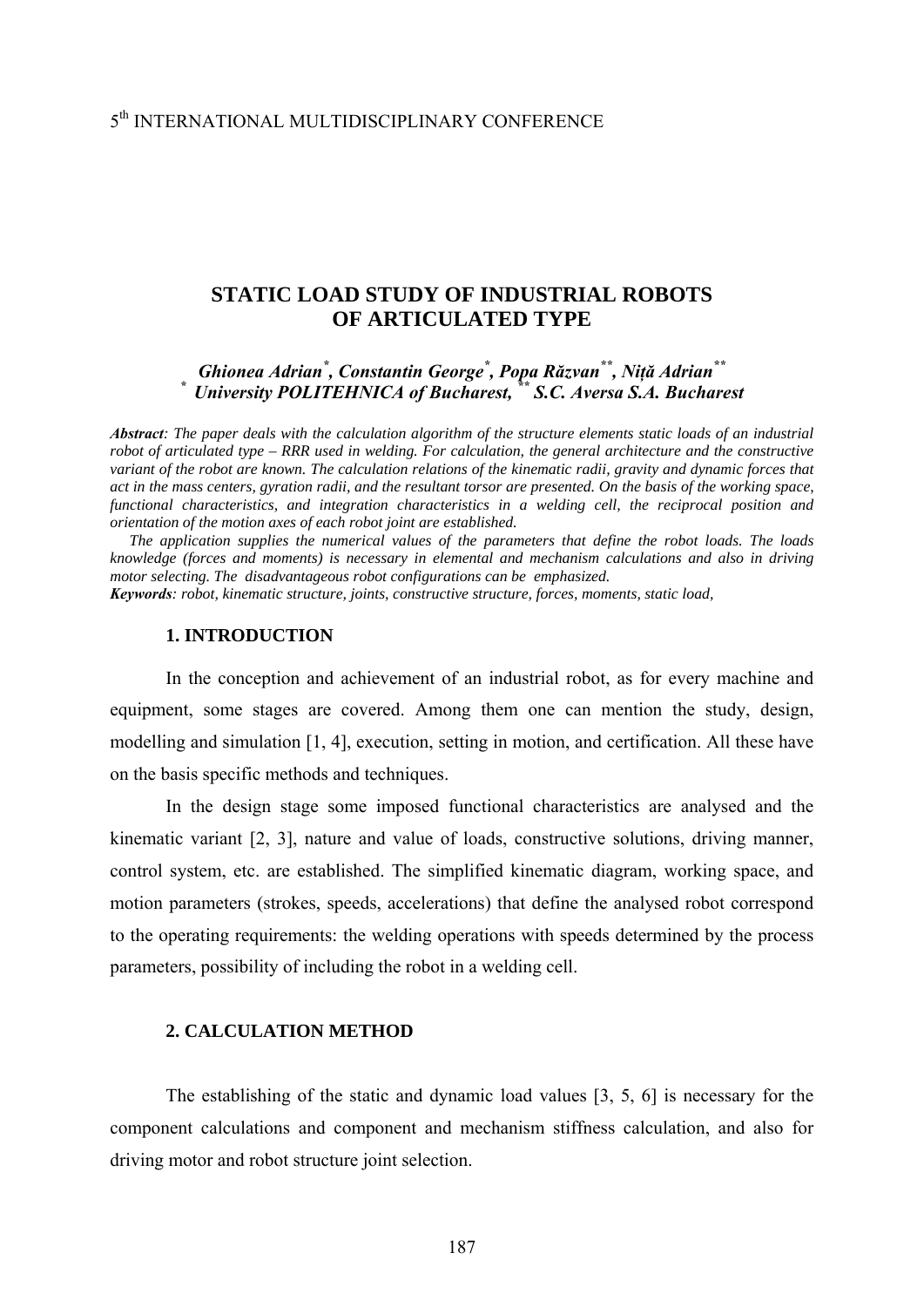

Fig. 1. Kinematic structure of am articulated robot

Working space: sphere. The constructive variant is compact. The robot is of articulated type and has three rotation joints (*R*1, *R*2, *R*3), the structural kinematic diagram being depicted in Fig. 1. The orientation system is parameterised Roll-Pitch, and has an adapted welding head for continuous, in points or on plane or spatial trajectories welding.

The reduced resultant torser  $(F, M)_R$  [7] expresses the reduction of the gravity and inertial forces at the level of the designed assembly.

The components of the force  $(F_x, F_y, F_z)$  and moments  $(M_x, M_y, M_z)$  correspond to a reference system attached to the assembly. For the torser component establishing it is considered a reference system characteristic for each material point, with the axes parallel and identically oriented to the frame attached to the robot basis. The torser components are considered applied in the calculation centre *Cc*.

For the component establishing that express the load the followings are considered: the value and orientation of the gravity and inertial forces represented in the calculation scheme (Table 1, Fig. 2); constructive parameters specific to the robot variant that influence the spacial distribution of the mass centres of each assembly considered in calculation in the current axis design; maximum values of the kinematic parameters characteristic for each movement achieved in joints.

For this purpose the coordinates of the mass centres of the mobile elements [7], direction of the gravity and inertial forces, robot reference system axis orientation, the value of the dimensions used for reducing the gravity and inertial loads.

Reducing the loads in form of a resultant torser that loads the mobile assembly is done in a point belonging to it named calculation centre  $C_c$  of the reduced loads applied to the assembly.

In the calculation algorithm each mentioned force is considered, their reduction being done as they were acting alone. Finally, by superimposing the effects the resultant expression of the reduced torser components is established.

In the calculation method application the followings are considered: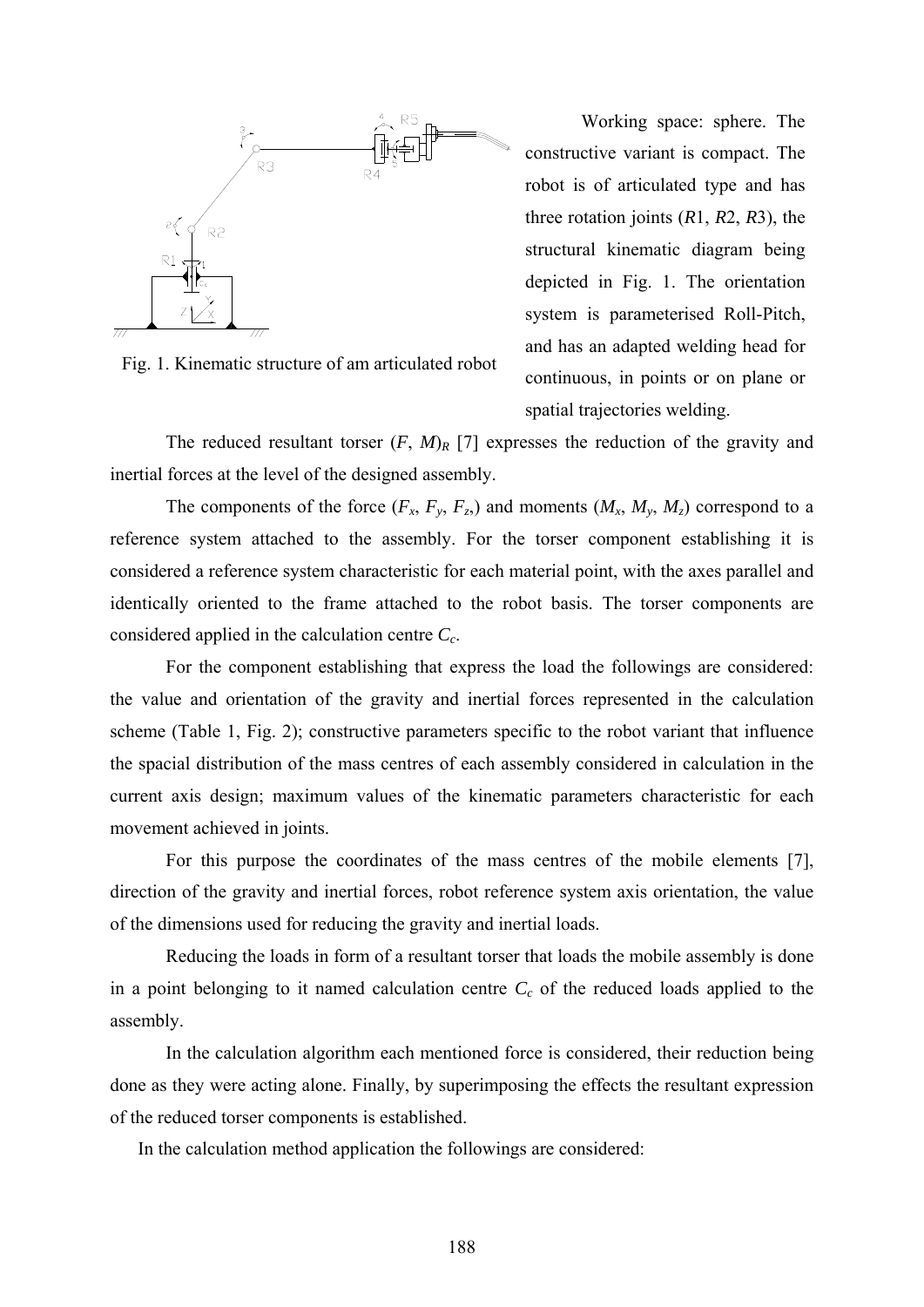• inertial forces that appear as effect of a variable motion and are considered in the mass centres of the directly or indirectly driven elements (the mobile element *k* induces the inertial forces in all elements or assemblies that allow the materialisation of the degrees of freedom  $k+1, ..., n$ ;

• the inertial force is considered on parallel direction to the motion axis of the mobile joint in opposite direction of the element motion;

• the inertial forces due to a rotation motion in the joint *k* are grouped as follows:

- centrifugal  $F_{cg}$  oriented along the revolution radius direction, obtained as the line perpendicular from the mass centre of the material point to the revolution axis;

- tangential  $F_{tg}$  oriented along a direction perpendicular to that of the force  $F_{cg}$  and having an opposite direction in regard with the rotation motion;

• for all material points considered directly or indirectly and driven in rotation motion by joint *k*, the pair of forces  $F_{cg}$  and  $F_{tg}$  are allocated;

• for establishing the unfavourable case of robot loading the inertial forces projection is oriented in the action direction properly to the cumulative effect of them. Thus, it is obtained a sum of individual forces. All these forces appear in a transitory functioning regime, their calculation is achieved considering from case to case either the starting or stopping of a mobile element with R/T motion so that to obtain the maximum cumulative effect previously mentioned.

It is considered all gravity and inertial loads that appear as result of:

• specific spacial distribution of the masses characteristic to each assembly belonging to the numerical controlled axes  $k + 1, ..., n$ , end effector, and manipulated object;

• spacial distribution of the inertial forces that appear in every designed assembly and are induced by the motions in the joints  $k + 1, \ldots, n$ , end effector, and manipulated object respectively.

All spacial distributed gravity and inertial loads are considered allocated in the mass centres of the assembly.

For the manipulated object, end effector, and orientation system it is considered the whole mass concentrated in the mass centre, the whole assembly being replaced with a material point (Fig. 2).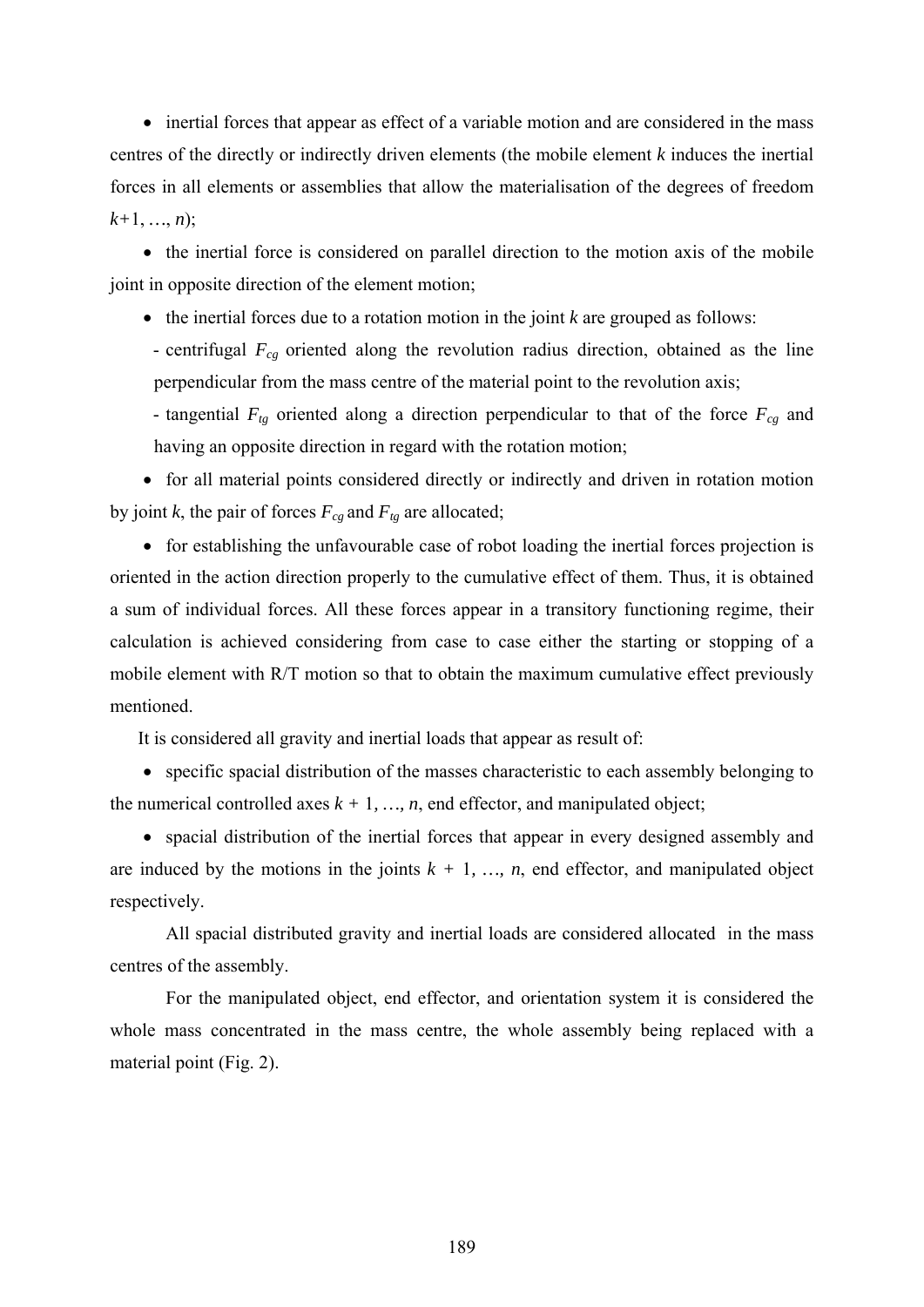| <b>Stages</b>                                                               | <b>Calculation relations</b>                                                                                                                                                                                                                                                                                                                                                                                                                                                                                                                                         | Notation meaning                                                                                                                                                                                                                                                                                                                                                                                                 |
|-----------------------------------------------------------------------------|----------------------------------------------------------------------------------------------------------------------------------------------------------------------------------------------------------------------------------------------------------------------------------------------------------------------------------------------------------------------------------------------------------------------------------------------------------------------------------------------------------------------------------------------------------------------|------------------------------------------------------------------------------------------------------------------------------------------------------------------------------------------------------------------------------------------------------------------------------------------------------------------------------------------------------------------------------------------------------------------|
|                                                                             |                                                                                                                                                                                                                                                                                                                                                                                                                                                                                                                                                                      |                                                                                                                                                                                                                                                                                                                                                                                                                  |
| 1.<br>Gravity<br>forces<br>reduction                                        | r c25<br>, B2<br>$\mathsf{F_{c35}}$<br>B1<br>$F_{\rm t15}$<br>$F_{c22}$<br>$G_3$<br>$F_{t33}$<br>Fig.2. Static load diagram                                                                                                                                                                                                                                                                                                                                                                                                                                          | $F_{tji}$ - tangential inertial forces,<br>in $N$ ;<br>$F_{cii}$ - centrifugal inertial forces,<br>in N;<br>$i = 15$ , - mass centres;<br>$j = 13 - \text{joints}$ ;<br>$F_{x, y, z}^{(G_i)}$ – weights on the axes X, Y,<br>and $Z$ , in N;<br>$M_{x, y, z}^{(G_i)}$ – weight moments about<br>X, Y, and Z, in N·m;<br>$m_i$ – element mass, in kg;<br>$g$ – acceleration due to gravity,<br>in $m/s^2$ ;       |
|                                                                             | $\sum F_x^{(G_i)} = 0$ ; $\sum F_y^{(G_i)} = 0$ ; $\sum F_z^{(G_i)} = -\sum_{i=1}^{5} m_i g$ ;<br>(1)<br>$\sum M_{x}^{(G_i)} = \sum_{i=1}^{8} G_i \cdot y_i; \ \sum M_{y}^{(G_i)} = 0; \ \sum M_{z}^{(G_i)} = 0.$<br>(2)                                                                                                                                                                                                                                                                                                                                             | $G_i$ – weight in mass centre <i>i</i> , in N;<br>$x_i$ , $y_i$ – force arm on X and Y, in m.                                                                                                                                                                                                                                                                                                                    |
| 2.<br>Inertial<br>force<br>reducing<br>due to the<br>segment $B2$<br>motion | $\sum F_x = 0$ ; $\sum F_y = -\sum_{i=1}^{4} F_{ci}^{(3)} = -\sum_{i=1}^{4} m_i \cdot \omega_3^{(2)} \cdot (y_i - \Delta y)$ ;<br>$\sum F_z = -\sum_{i=1}^{4} F_{ii}^{(3)} = -\sum_{i=1}^{4} m_i \cdot \varepsilon_3 \cdot (y_i - \Delta y);$<br>$\sum M_{x} = \sum_{i=1}^{4} F_{ci}^{(3)} \cdot (y_i - \Delta y);$<br>$\sum M_{v} = 0;$<br>$\sum M_{\scriptscriptstyle T} = 0$ .<br>(4)<br>$y_i - \Delta y = R_{\text{cin}}$ (R <sub>cin</sub> = kinematic radii, in m).                                                                                            | $F_{x, y, z}$ - forces on X, Y, and Z, in N;<br>$M_{x, y, z}$ -moments about X, Y, and<br>Z, in Nm;<br>(3) $\sum_{i=1}^{n} F_{ti}^{(j)}$ - tangential forces sum in<br>mass centre $i$ , joint $j$ ;<br>$\sum_{i=1}^{n} F_{ci}^{(j)}$ - centrifugal forces sum in<br>mass centre $i$ , joint $j$ ;<br>$\omega_i$ , - angular velocity, in rad/s,<br>$\epsilon_i$ - angular acceleration, in rad/s <sup>2</sup> ; |
| 3.<br>Inertial<br>force<br>reducing<br>due to the<br>segment $B1$<br>motion | $\sum F_{r} = 0$ ;<br>$\sum F_y = \left  \sum_{i=1}^{5} F_{ci}^{(2)} \cdot \cos(90^\circ - \theta_i) + \sum_{i=1}^{5} F_{ti}^{(2)} \cdot \sin(90^\circ - \theta_i) \right ;$<br>$\sum F_z = \left  \sum_{i=1}^{5} F_{ci}^{(2)} \cdot \sin(90^\circ - \theta_i) - \sum_{i=1}^{5} F_{ti}^{(2)} \cdot \cos(90^\circ - \theta_i) \right ;$ (5)<br>$\sum M_{x}^{F_{ci}^{(2)}, F_{ii}^{(2)}} = \sum_{i=1}^{4} F_{y}^{F_{ci}^{(2)}, F_{ii}^{(2)}} \cdot z_i + \sum_{i=1}^{5} F_{z}^{F_{ci}^{(2)}, F_{ii}^{(2)}} \cdot y_i;$<br>$\sum M_{v} = 0$ ; $\sum M_{z} = 0$ ;<br>(6) | $\sum M_{x,y,z}$ – Force moment sum<br>acting about $X$ , $Y$ , and $Z$ , in N·m;<br>$z_i$ - force arm on Z, in m;<br>$\theta_i$ – stroke of segment <i>i</i> , in grd;                                                                                                                                                                                                                                          |
| 4.<br>Inertial<br>force<br>reducing<br>due to the<br>rotatio<br>module      | $\sum F_x = -\sum_{i=1}^{5} F_{ti}^{(1)} = -\sum_{i=1}^{5} m_i \cdot \varepsilon_1 \cdot y_i;$<br>$\sum F_y = -\sum_{i=1}^5 F_{ci}^{(1)} = -\sum_{i=1}^5 m_i \cdot \omega_1^{(2)} \cdot y_i; \ \sum F_z = 0;$<br>(7)<br>$\sum M_{x} = \sum_{i=1}^{5} F_{ci}^{(1)} z_{i}; \sum M_{y} = \sum_{i=1}^{5} F_{ti}^{(1)} z_{i}; \sum M_{z} = \sum_{i=1}^{5} F_{ti}^{(1)} y_{i};$ (8)                                                                                                                                                                                        | $x_i, y_i, z_i$ – force arms on axes X, Y,<br>and $Z$ , in mm;                                                                                                                                                                                                                                                                                                                                                   |

Table 1. Establishing of the static loads in elements of an industrial robot of articulated type.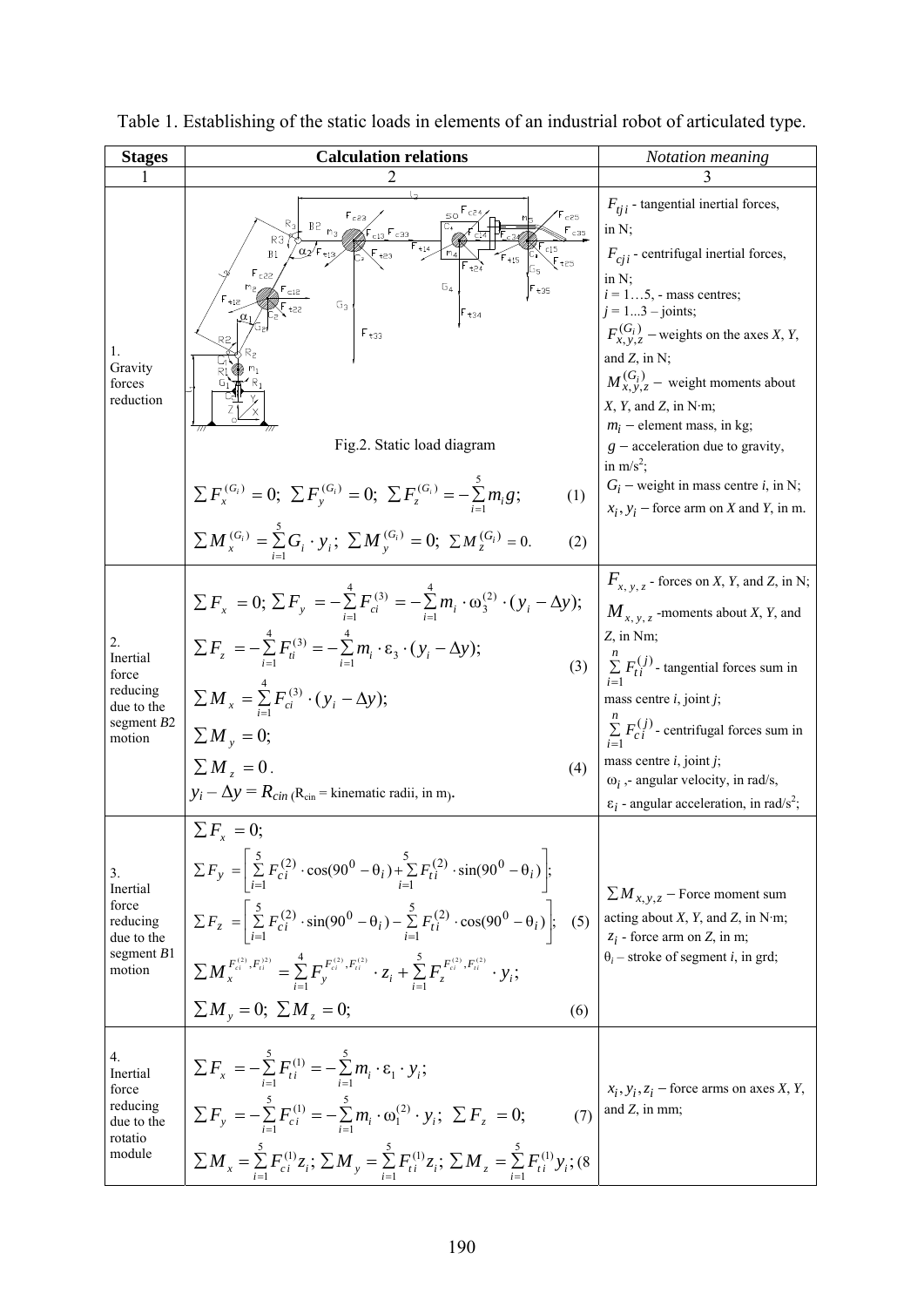Table 1 *Continuation* 

| 1                                                              | 2                                                                                                                                                                                                                                                                                                                                                                                                                                                                                                                                                                                                                                                                                                                                                                                                                                                                                                                                                                     | 3                                                                                                                                                                                                                                                                                                                                                |
|----------------------------------------------------------------|-----------------------------------------------------------------------------------------------------------------------------------------------------------------------------------------------------------------------------------------------------------------------------------------------------------------------------------------------------------------------------------------------------------------------------------------------------------------------------------------------------------------------------------------------------------------------------------------------------------------------------------------------------------------------------------------------------------------------------------------------------------------------------------------------------------------------------------------------------------------------------------------------------------------------------------------------------------------------|--------------------------------------------------------------------------------------------------------------------------------------------------------------------------------------------------------------------------------------------------------------------------------------------------------------------------------------------------|
| 5.<br>Compo-<br>nents of the<br>reduced<br>resultant<br>torsor | $F_{r}^{(R)} = \sum F_{r}^{(G_i)} + \sum F_{r}^{F_{ci}^{(1)}, F_{ii}^{(1)}} +  + \sum F_{r}^{F_{ci}^{(3)}, F_{ii}^{(3)}} + \sum F_{r}^{F_{i}^{(0)}};$<br>$F_{v}^{(R)} = \sum F_v^{(G_i)} + \sum F_v^{F_{ci}^{(1)}, F_{ti}^{(1)}} +  + \sum F_v^{F_{ci}^{(3)}, F_{ti}^{(3)}} + \sum F_v^{F_i^{(0)}};$<br>$F_{z_e}^{(R)} = \sum F_z^{(G_i)} + \sum F_z^{F_{ei}^{(1)}, F_{ii}^{(1)}} +  + \sum F_z^{F_{ei}^{(3)}, F_{ii}^{(3)}} + \sum F_z^{F_i^{(0)}};$<br>$M_{x}^{(R)} = \sum M_{x}^{(G_i)} \cdot x_i + \sum M_{x}^{F_{ci}^{(1)}, F_{ii}^{(1)}} \cdot x_i +  + \sum M_{x}^{F_i^{(0)}} \cdot x_i;$<br>$M_{v}^{(R)} = \sum M_{v}^{(G_i)} \cdot y_i + \sum M_{v}^{F_{ci}^{(1)}, F_{ii}^{(1)}} \cdot y_i +  + \sum M_{v}^{F_{iv}^{(0)}} \cdot y_i;$<br>$M_{z}^{(R)} = \sum M_{z}^{(G_i)} \cdot z_i + \sum M_{z}^{F_{ci}^{(1)}, F_{ti}^{(1)}} \cdot z_i +  + \sum M_{z}^{F_i^{(0)}} \cdot z_i;$<br>(10)                                                                     | $F_{x, y, x}^{(R)}$ – resultant forces on<br>$X, Y,$ and $Z$ , in N;<br>(9) $M_{x,y,z}^{(R)}$ – moments of the<br>resultant forces on $X$ , $Y$ , and<br>$Z$ , in N·m;                                                                                                                                                                           |
| 6.<br>Kinematic<br>radii                                       | • Joint R1: $R_{cm}^{(1)} = pr(C_1C_5)_{ox} = l_2 \cdot sin \alpha_1 + l_3 \cdot cos(\alpha_1 - \alpha_2 - 90^\circ);$<br>$F_c^{(1)} = m \cdot \omega_1^2 \cdot R_{cm}^{(1)}$ ; $\varepsilon_1 = \frac{\omega_{1\text{max}}}{t}$ ;<br>$a_{i}^{(1)} = \varepsilon_{1} \cdot R_{\min}^{(1)}$ ; $F_{i}^{(1)} = m \cdot a_{i}^{(1)}$ ;<br>(11)<br>• Joint R2: $R_{\text{cin}}^{(2)} = \overline{R_2 C_2} = \sqrt{l_2^2 + l_3^2 - 2 \cdot l_2 \cdot l_3 \cdot \cos \alpha_2}$ ;<br>$F_c^{(2)} = m \cdot \omega_2^2 \cdot R_{\text{cir}}^{(2)}$ ;<br>$\varepsilon_2 = \frac{w_{2\max}}{r}$ ; $F_t^{(2)} = m \cdot a_t^{(2)}$ ; $a_t^{(2)} = \varepsilon_2 \cdot R_{\text{cin}}^{(2)}$ ;<br>(12)<br>• Joint R3: $=$ $\overline{R_1C_5}$ $=$ $R_{cm}^{(3)}$ $=$ $l_3$ ; $F_c^{(3)}$ $=$ $m \cdot \omega_3^2 \cdot R_{cm}^{(3)}$ ; $\varepsilon_3 = \frac{\omega_{3max}}{l_3}$ ;<br>$F_t^{(3)} = m \cdot a_t^{(3)}$ ; $a_t^{(3)} = \varepsilon_3 \cdot R_{cm}^{(3)}$ ;<br>(13) | $R_{\text{cm}}^{(j)}$ - kinematic radii, in m;<br>$t_a$ – accelerating time, in s;<br>$a_t$ – tangential acceleration, in<br>$m/s^2$ :<br>$l_1, l_2, l_3$ – robot arm<br>dimensions, in m;                                                                                                                                                       |
| 7. Gyration<br>radii                                           | • Centre $m_1$ : $R_{gir1}^{(5)} = R_{cin}^{(1)}$ ; $R_{gir1}^{(4)} = R_{gir1}^{(5)}$ - $(x_{gE} + x_{gSO})$<br>$R_{gir1}^{(3)} = \sin\alpha_1 \cdot l_2 + x_{gB2}$ ; $R_{gir2}^{(2)} = \sin\alpha_1 \cdot x_{gB1}$ ; $R_{gir1}^{(1)} = 0$ ;<br>(14)<br>• Centre $m_2$ : $R_{\text{vir } 2}^{(5)} = R_{\text{cin }}^{(2)}$ ;<br>$R_{\alpha i\gamma}^{(4)} = \left  l_2^2 + \left( l_3 - \frac{x_{gSO} + x_{gE}}{\cos(90^\circ + \alpha_1 - \alpha_2)} \right)^2 + \right $<br>+ 2 · $l_2$ · $\left(l_3 - \frac{x_{gSO} + x_{gE}}{\cos(90^\circ + \alpha_1 - \alpha_2)}\right) \cdot \cos \alpha_2\right ^{1/2}$<br>$R^{(3)}_{\text{gir2}} = \sqrt{l_2^2 + x_{gB2}^2 + 2 \cdot l_2 \cdot x_{gB2} \cdot \cos \alpha_2}; R^{(2)}_{\text{gir2}} = x_{gB1}$<br>(15)<br>• Centre $m_3$ : $R_{gir}^{(5)}$ = $l_3$ ; $R_{gir}^{(4)}$ = $l_3$ - ( $x_{gSO}$ + $x_{gE}$ ); $R_{gir}^{(3)}$ = $x_{gB2}$<br>(16)                                                                  | $R_{cin i}^{t}$ - gyration radii<br>considered from joint $j$ ,<br>in m;<br>$x_{gE}$ , $x_{gSO}$ – distance between<br>the mass centre of the<br>effector and the orientation<br>system related to the<br>connection point from $E$ to<br>$SO$ on X in m;<br>$x_{gB1}$ , $x_{gB2}$ – distance from<br>segment joint to the mass<br>centre, in m. |